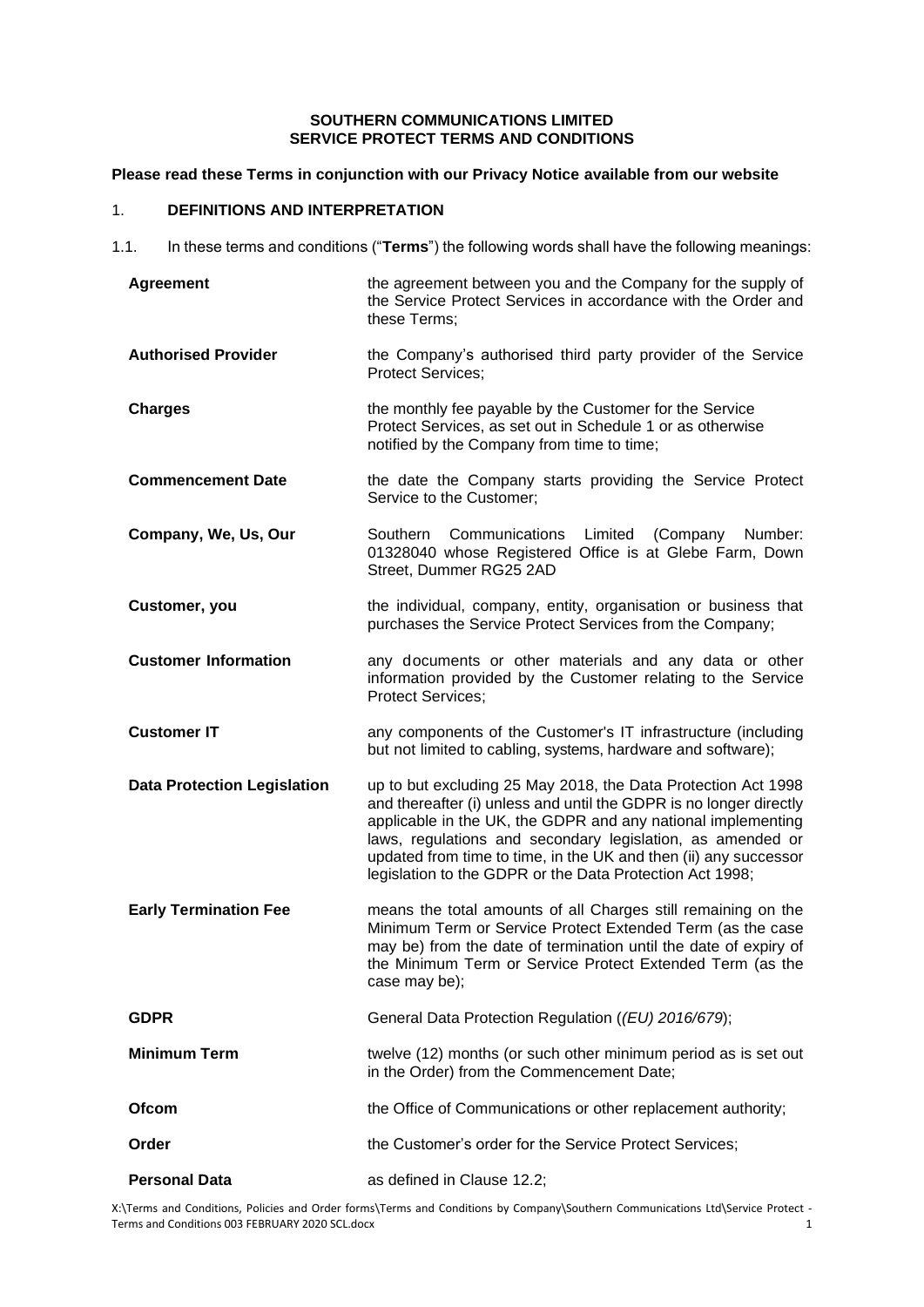| <b>Service</b><br>Term          |                |                | <b>Protect</b> Extended as defined in Clause 3.4;                                                                                                                                                                                                                                                                                                    |
|---------------------------------|----------------|----------------|------------------------------------------------------------------------------------------------------------------------------------------------------------------------------------------------------------------------------------------------------------------------------------------------------------------------------------------------------|
| <b>Service Protect Services</b> |                |                | the Service Protect Services as set out in Schedule 1:                                                                                                                                                                                                                                                                                               |
| <b>Service</b><br><b>Hours</b>  | <b>Protect</b> | <b>Support</b> | 08:00 to 18:00 Monday to Friday but excluding public holidays in<br>the United Kingdom;                                                                                                                                                                                                                                                              |
| <b>Third Party Hardware</b>     |                |                | hardware supplied by a third party and not the Company<br>including but not limited to This could be quite extensive however<br>the common items would be non-maintained private branch<br>exchange (PBX), local network, switches, firewalls, routers,<br>servers, wireless access points, Session Initiation Protocol<br>(SIP), data & hosted PBX; |

## **Working Hours** 08:00 to 18:00 Monday to Friday but excluding public holidays in the United Kingdom.

- 1.2. **Construction**. In these Terms, the following rules apply:
	- 1.2.1. a **person** includes a natural person, corporate or unincorporated body (whether or not having separate legal personality).
	- 1.2.2. a reference to **writing** or **written** includes faxes and e-mails.
	- 1.2.3. a reference in these Terms to any provision of a statute shall be construed as a reference to that provision as amended, re-enacted or extended at the relevant time.
	- 1.2.4. headings in the Agreement shall not affect interpretation.

### 2. **ORDERS**

- 2.1. If you qualify for the Service Protect Services please see Clause 3.7, you may submit an Order. The Order constitutes an offer by the Customer to purchase the Service Protect Services in accordance with these Terms.
- 2.2. The Order shall only be deemed to be accepted when the Company issues written acceptance of the Order or (if earlier) the Company provides the Service Protect Services to the Customer at which point and on which date the Agreement shall come into existence.
- 2.3. Once an Order has been accepted by the Company, the Customer may not cancel an Order.
- 2.4. We may accept or reject an Order at Our sole discretion.
- 2.5. The Agreement constitutes the entire agreement between the parties. The Customer acknowledges that it has not relied on any statement, promise, representation, assurance or warranty made or given by or on behalf of the Company which is not set out in the Agreement.
- 2.6. These Terms apply to the Agreement to the exclusion of any other terms that the Customer seeks to impose or incorporate, or which are implied by trade, custom, practice or course of dealing.

## 3. **SUPPLY OF SERVICE PROTECT SERVICES**

- 3.1. The Company shall provide one level of Service Protect Services as set out in Schedule 1.
- 3.2. The Company shall provide the Service Protect Services from the Commencement Date for the Minimum Term and any Service Protect Extended Term in accordance with these Terms.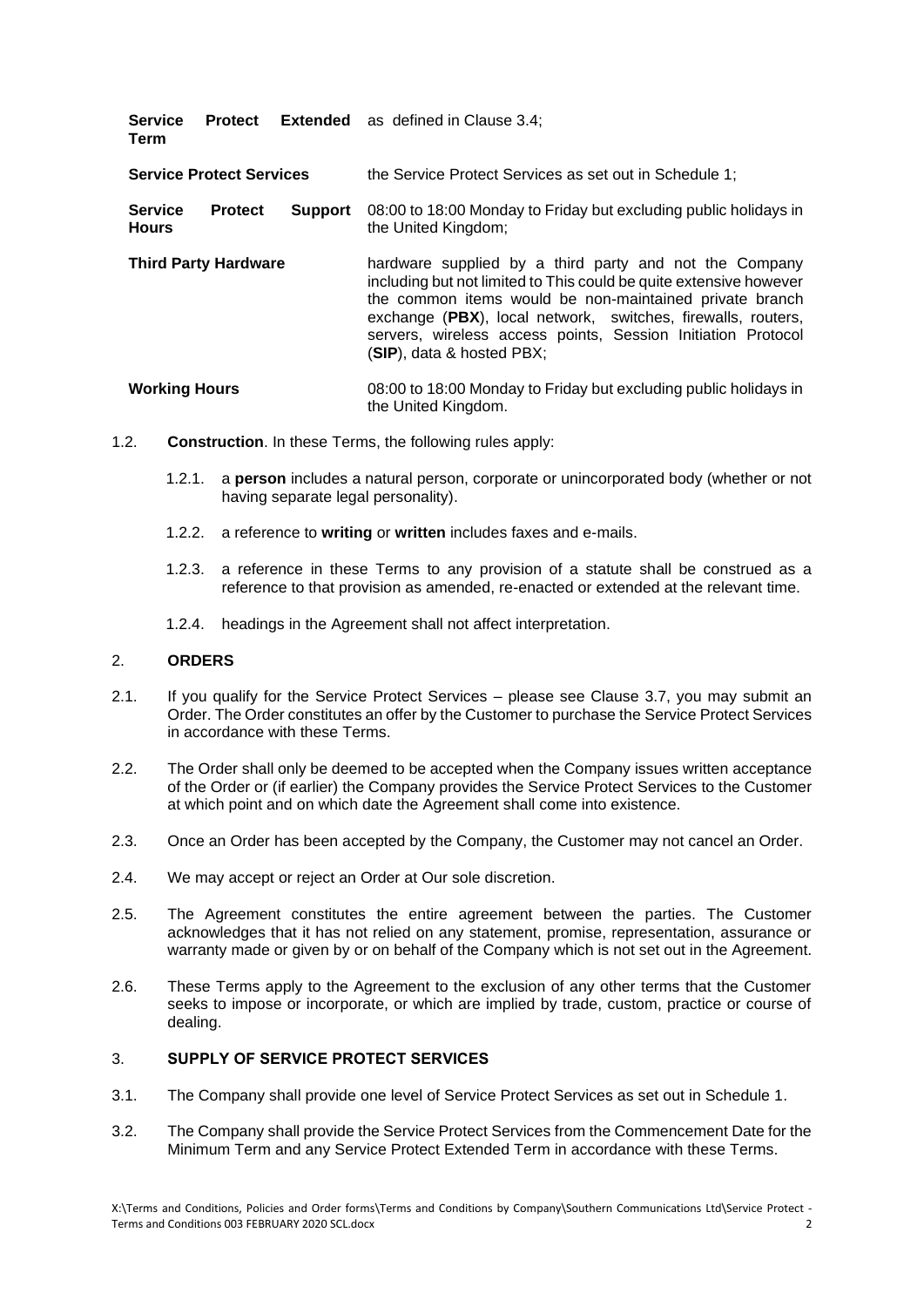- 3.3. **Rights to terminate.** The Customer acknowledges that it has limited rights to terminate the Service Protect Services during the Minimum Term or the Service Protect Extended Term (as the case may be). These rights are set out in this Clause 3.5. If the Customer terminates the Agreement before the expiry of the Minimum Term or Service Protect Extended Term, the Customer shall pay any applicable Early Termination Fee.
- 3.4. If, on the expiry of the Minimum Term or Service Protect Extended Term (as the case may be) you have not given notice to the Company in accordance with Clause 3.5 to terminate the Agreement, then We shall automatically continue to provide the Service Protect Services to you for one (1) year (the **Service Protect Extended Term**) at the end of the Minimum Term and at the end of any Service Protect Extended Term, as the case may be.
- 3.5. **Terminating the Agreement.** You may give written notice to the Company, not later than thirty (30) days before the end of the Minimum Term or any Service Protect Extended Term, to terminate the Service Protect Services at the end of the Minimum Term or the relevant Service Protect Extended Term, as the case may be.
- 3.6. If you:
	- 3.6.1. terminate the Agreement pursuant to Clause 3.5 then you will not incur any Early Termination Fees;
	- 3.6.2. terminate the Agreement before the Minimum Term or Service Protect Extended Term (as the case may be) has expired you will have to pay the Early Termination Fee to the Company.
- 3.7. You are only eligible for the Service Protect Services if We supply one or more of the following services to you:
	- 3.7.1. DSL/FTTC;
	- 3.7.2. EFM;
	- 3.7.3. Ethernet;
	- 3.7.4. Wholesale Line Rental plus one additional service listed in this Clause 3.7;
	- 3.7.5. Domain/Email Hosting;
	- 3.7.6. Firewall;
	- 3.7.7. Anti-virus;
	- 3.7.8. Telephone System Maintenance;
	- 3.7.9. SIP Trunks; and / or
	- 3.7.10. Hosted Voice.

Please contact us if you are not sure if you are eligible for the Service Protect Services.

- 3.8. You will not be eligible for the Service Protect Services if:
	- 3.8.1. you have opted out of the Service Protect Services; or
	- 3.8.2. We only supply you with:
		- 3.8.2.1. Wholesale Line Rental; or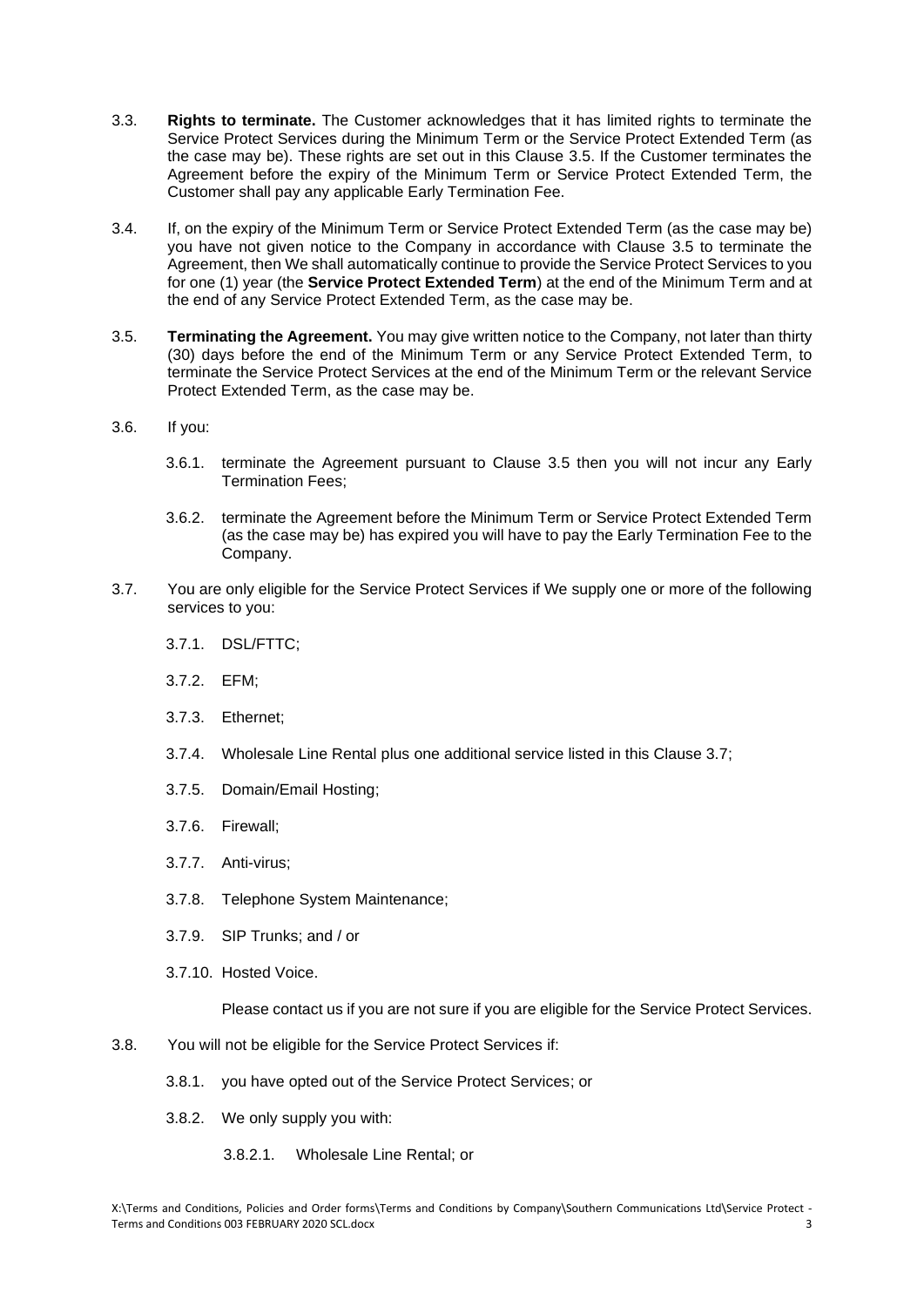3.8.2.2. Mobiles.

- 3.9. To request the Service Protect Services you should contact:
	- 3.9.1. **During the Service Protect Support Hours**: as advertised on the company website or
	- 3.9.2. **Outside the Service Protect Support Hours**: as defined in your out of hours service agreement
- 3.10. The Company's support team will raise a ticket with the Service Protect Services Team. Calls received by the Company's support / service team outside of Working Hours will be logged with the Service Protect team the next Working Day.
- 3.11. Within 8 hours of the Service Protect Services Team receiving the ticket and provided the ticket is received during Working Hours, the Service Protect Services Team will:
	- 3.11.1. assign a Service Protect engineer to you; and
	- 3.11.2. notify you by email with:
		- 3.11.2.1. the name of the Service Protect engineer; and
		- 3.11.2.2. your site attendance date,

#### (the **Service Level Response Time**).

The Service Level Response Time will be measured as the time between a ticket being received by the Company's Service Protect Services Team and the initial response by the Company's engineer or Authorised Provider (and not from the time you contact the Company's support / service team).

- 3.12. **Support Hours.** We shall only provide the Service Protect Service to you during the Service Protect Support Hours.
- 3.13. Service Protect Services outside the Service Protect Support Hours are limited to remote diagnostics only. All calls outside the Service Protect Support Hours must be logged with the out of hours service team.
- 3.14. **Site Visits**: The Service Protect Support Services includes up to 40 hours of onsite engineering time at the Customer's site per annum. We will track this on our appointments module and notify you at the time of your request for the Service Protect Service if you have reached your maximum number of hours. Any site visits in excess of 40 hours per annum will be charged at our then current standard engineering rates or your account manager can provide you with a quotation to perform the request. We would not proceed with any request until we receive your acceptance of any charges in writing.
- 3.15. You acknowledge and agree that the Service Protect Services is a diagnostic service only and the Company does not warrant or guarantee:
	- 3.15.1. a full resolution of all reported issues; or
	- 3.15.2. that the Company's engineers will have the technical ability to operate on all Third Party Hardware.
- 3.16. The Company shall replace, free of charge, any equipment or hardware provided to you directly by the Company. In the event that the Company's engineer diagnoses a fault with Third Party Hardware it shall notify the Customer of: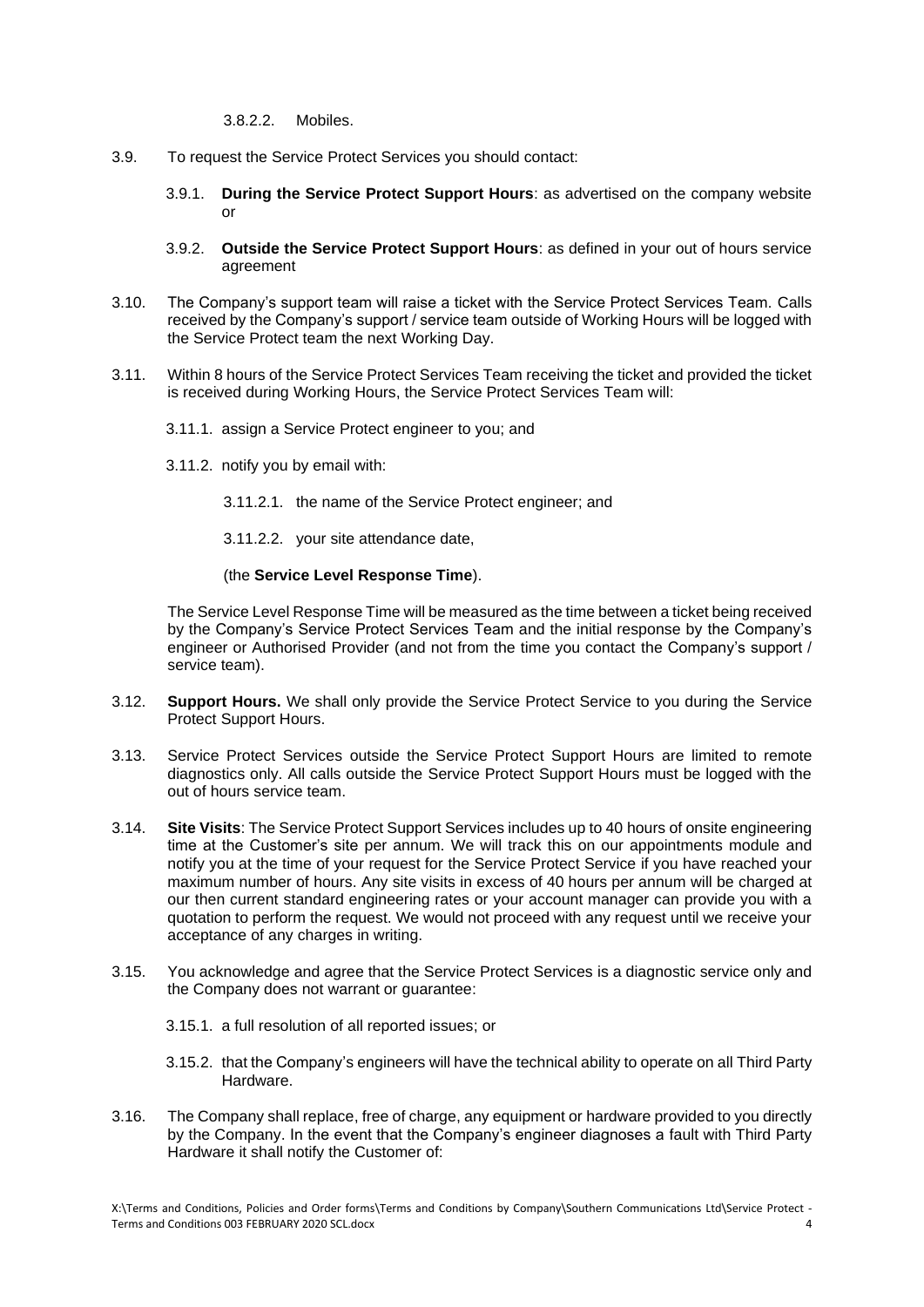3.16.1. details of the fault and /or Third Party Hardware requiring replacement;

3.16.2. the charges to replace the Third Party Hardware; and

3.16.3. the standard manufacturer lead time to replace the Third Party Hardware.

We would not proceed with ordering any replacement Third Party Hardware until we receive your acceptance of any charges in writing. The Company shall not be responsible for managing or for the maintenance of any replacement Third Party Hardware unless the Customer has entered into a separate contract with the Company for such maintenance.

- 3.17. Any advisory best practice and solution recommendations provided by the Company's engineers are based on the Company's engineers or its Authorised Provider's technical understanding of the Customers topology and requirements as notified to the Company's engineers or its Authorised Provider by the Customer and the Customer providing the Customer Information in accordance with Clause 5.1.1 and these Terms.
- 3.18. The following exclusions and exceptions shall apply to the Service Protect Services:
	- 3.18.1. incidents on BT Applications and / or network and application equipment due to acts or omission of the Customer;
	- 3.18.2. incidents reported by the Customer not observed/confirmed by the Company or its Authorised Provider;
	- 3.18.3. disruptions occurring within pre-notified engineering works window;
	- 3.18.4. failure of access from suspension of the Service Protect Services pursuant to Clause 7 of the Terms for breach of the Agreement by the Customer or failure of access from suspension of other services provided by the Company;
	- 3.18.5. outages due to scheduled maintenance;
	- 3.18.6. outages due to unscheduled upgrades, requested by the Customer that cannot be performed during the regularly scheduled maintenance windows;
	- 3.18.7. outages due to applicable national laws, customs, or regulations;
	- 3.18.8. outages due to incidents of Force Majeure Events;
	- 3.18.9. any failure caused by the Customer to (i) action, (ii) inaction, (iii) unavailability of Customer personnel in order to determine and/or isolate the problem including "Customer Pending Status", or (iv) the Customers delay in installations, or (v) failure caused by the Customer's applications, equipment or supplier;
	- 3.18.10.outages whereby the Company or its Authorised Provider is unable to gain access to the Customers site, for reasons attributable to the Customer, to carry out necessary repair work; or
	- 3.18.11.unavailability of the BT Application and / or Network as a result of problems with environmental conditions including but not limited to power, climate, housing, switch off at the Customer's premises, the Customer's failure to follow agreed procedures, the introduction of unauthorised changes to supplier CPE (if applicable) or failure of the Customer's equipment.
- 3.19. At your cost, you shall ensure that We shall have such remote and other access to the systems and infrastructure of the Customer as We shall require to provide the Service Protect Services.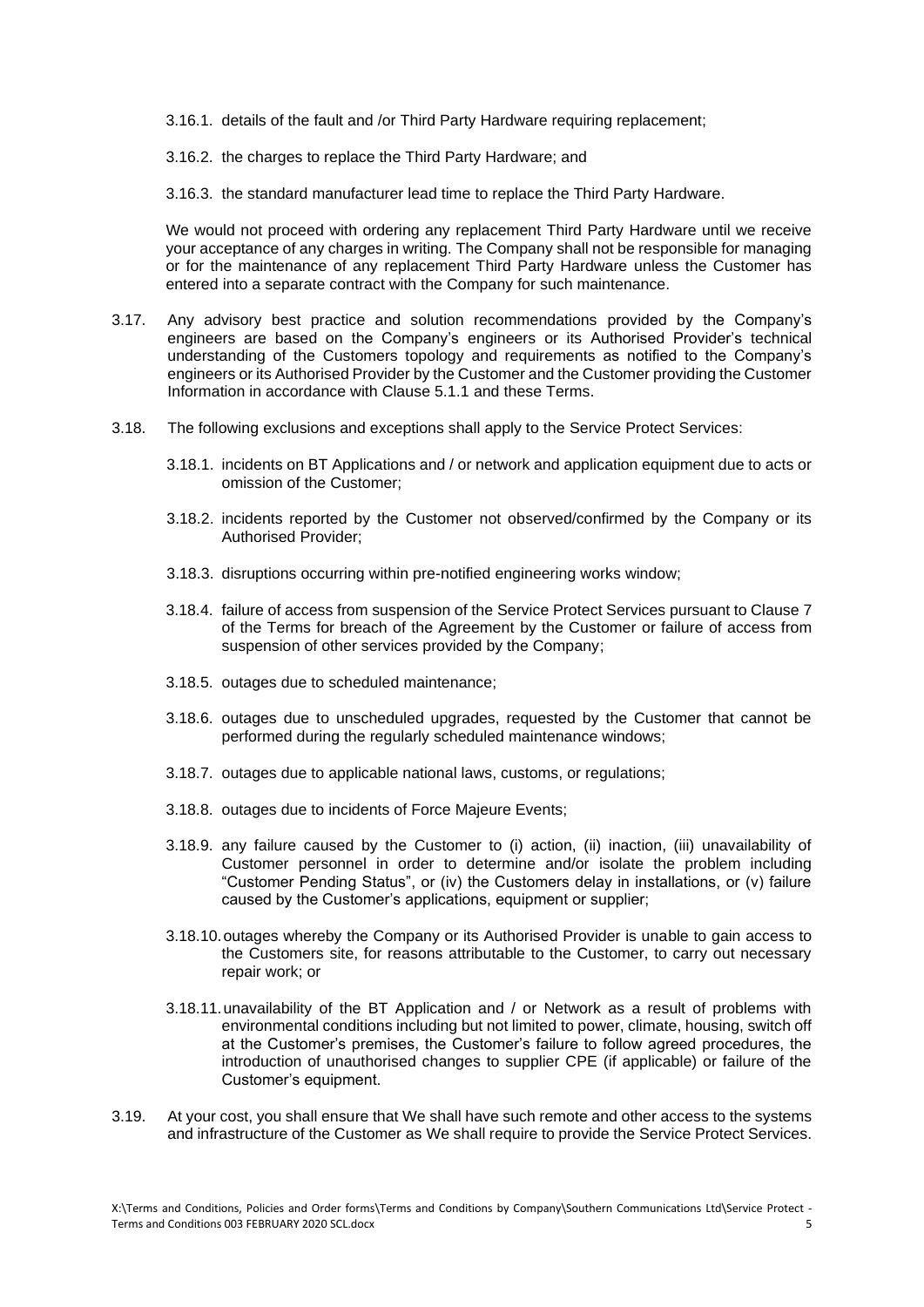- 3.20. In the event that We are required to engage with BT or other supplier to perform the Service Protect Services We shall not be liable for any failure to meet the SLA.
- 3.21. **Fair Usage**: The Service Protect Services are subject to fair usage. The Customer should be able to use the Service Protect Services service in an appropriate manner to meet its needs but if you are over and above fair usage, We will inform you and provide you with a quotation to perform the request. We would not proceed with any request until we receive your acceptance of any charges in writing.
- 3.22. Unless otherwise agreed with the Company in writing, the Service Protect Services will be provided in the United Kingdom.
- 3.23. We shall have the right to make any changes to the Service Protect Services which are necessary to comply with any applicable law or safety requirement, or which do not materially affect the nature or quality of the Service Protect Services, and We shall notify the Customer in any such event.
- 3.24. The Company warrants to the Customer that the Service Protect Services will be provided using reasonable care and skill.
- 3.25. The Customer acknowledges that:
	- 3.25.1. the Company's ability to perform its obligations under the Agreement is dependent upon:
		- 3.25.1.1. the Customer's full and timely cooperation with the Company, the Company's engineer or Authorised Provider;
		- 3.25.1.2. the Customer allowing access to Third Party Hardware;
		- 3.25.1.3. the Customer furnishing all relevant information to the Company's engineer or Authorised Provider to enable them to fully investigate the issue or fault;
		- 3.25.1.4. the accuracy and completeness of any Customer Information the Customer provides to the Company, the Company's engineer or Authorised Provider;
	- 3.25.2. upon completion of each site visit, the Company shall not be responsible for any subsequent issues to or maintenance of (other than in accordance with the Service Protect Services) the Customer IT, Third Party Hardware or other services going forward;
	- 3.25.3. We shall not be responsible or liable for any delay in providing the Service Protect Services which arises directly out of the Customer's failure to perform its obligations hereunder or to co-operate with the Company or the Company's Engineer or to provide complete and accurate Customer Information, all in a timely manner;
	- 3.25.4. unless otherwise agreed by the Company in writing, the Service Protect Services have not been developed to meet their individual requirements and that it is therefore the Customer's responsibility to ensure that the facilities and functions of the Service Protect Services meets their requirements;
	- 3.25.5. the Service Protect Services may be subject to limitations, delays and other problems arising out of the Customer's third party contractors or suppliers acts or omissions, hardware replacement, access, forces of nature (including but not limited to snow, flooding), misinformation and disclosure or engineering capabilities;
	- 3.25.6. some technical limitations, including but not limited to misconfiguration of existing Third Party Hardware or topology, Third Party Hardware not being fit for purpose or within specification, engineering capabilities with the Service Protect Services, may not become apparent until after the Service Protect Services have commenced;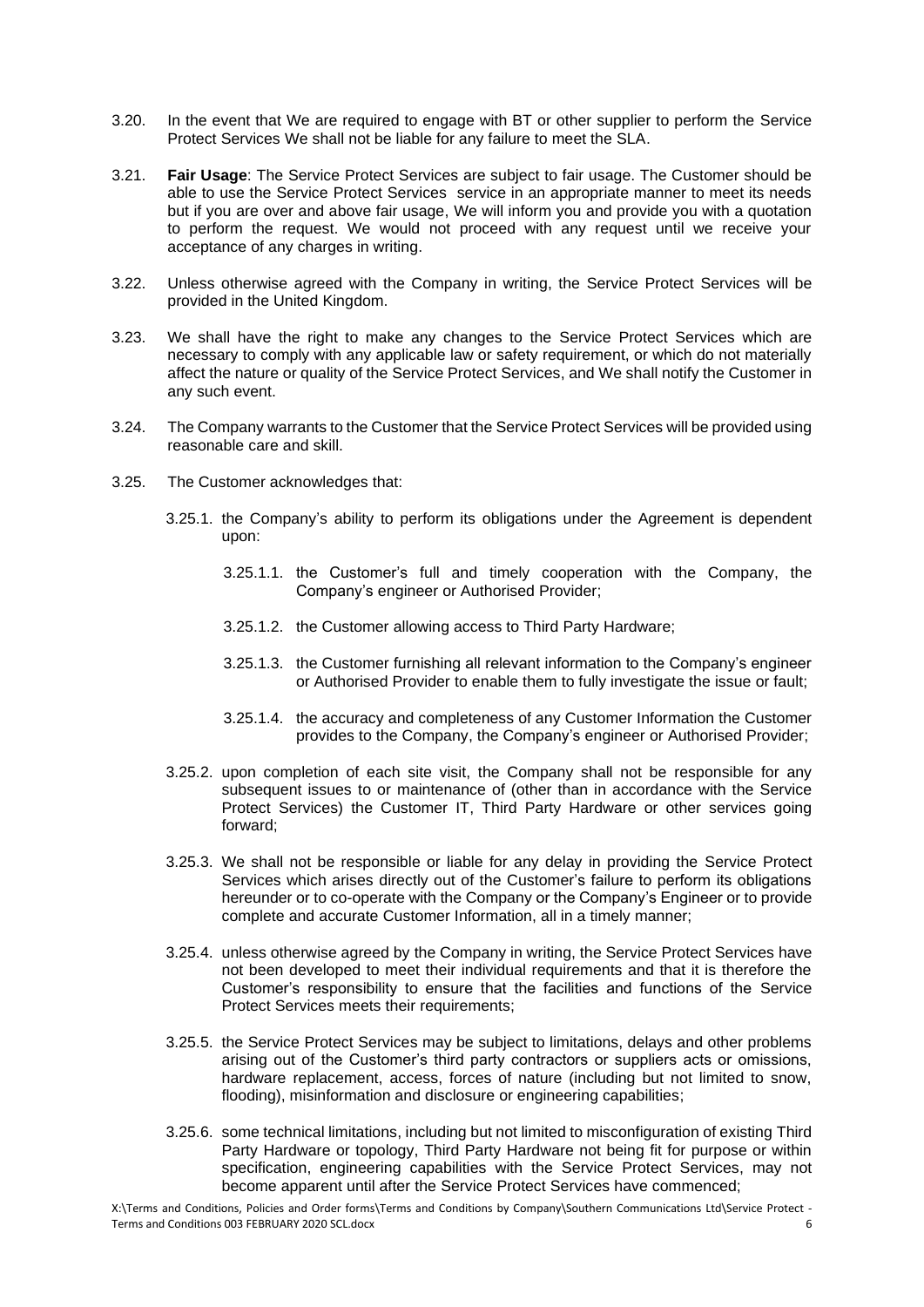- 3.25.7. the Company or its Authorised Provider may at any time and without liability modify, expand, improve, maintain or repair the Service Protect Services and this may require suspension of the operation or provision of the Service Protect Services and We shall have no liability to the Customer in connection with any such adverse effect on the quality and availability of the Service Protect Services.
- 3.26. The Company's Engineer, employees, agents, Authorised Provider's or sub-contractors are not authorised to make any representations concerning the Service Protect Services unless confirmed by the Company in writing.
- 3.27. Any advice or recommendation given by the Company or its employees, agents, Authorised Provider's or sub- contractors to the Customer or its employees or agents as to the Service Protect Services which is not confirmed in writing by the Company is followed or acted on entirely at the Customer's own risk, and accordingly We shall not be liable for any such advice or recommendation which is not confirmed in writing.

## 4. **THE COMPANY'S OBLIGATIONS**

- 4.1. We shall use reasonable endeavours to meet any performance dates agreed in writing, but any such dates shall be estimates only. We shall not be liable for failure to meet them and time shall not be of the essence for performance of the Service Protect Services.
- 4.2. We may:
	- 4.2.1. change or withdraw some, or part, of the Service Protect Services from time to time. This may be because of changing technologies, obsolescence, new or different product features, changing content providers or the need to remove, replace or modify content; and
	- 4.2.2. determine how the Service Protect Services are presented and delivered or are otherwise made available to the Customer. The Company can change the means or method of providing the Service Protect Services or the way they are presented, delivered or otherwise made available to the Customer at any time.
- 4.3. We shall give the Customer not less than 1 months' notice in writing of any decision to vary the Service Protect Services ("**Notice of Variation**") or discontinue the supply of the Service Protect Services ("**Notice of Discontinuance**"). We shall use Our reasonable endeavours not to vary or cease to provide any service during the term of the Agreement.
- 4.4. In the event that the Company serves a Notice of Variation or Notice of Discontinuance upon the Customer, the Company or its Authorised Provider will continue to provide those Service Protect Services that are being varied or discontinued and technical support in accordance with Clause 6 during the notice period set out in the Notice of Variation or Notice of Discontinuance.
- 4.5. We shall be entitled (at Our discretion) to make changes to the Service Protect Services at any time without notice in order to comply with any safety or legal requirement applicable to the Service Protect Services.
- 4.6. Within fourteen (14) days of receipt of a Notice of Variation or Notice of Discontinuance, the Customer has the right to terminate this Agreement on fourteen (14) days' written notice to the Company if such variation or discontinuance of the Service Protect Services has a material adverse effect on the Customer's use of the Service Protect Services.

# 5. **THE CUSTOMER'S OBLIGATIONS**

- 5.1. The Customer shall:
	- 5.1.1. ensure that it provides all Customer Information required by the Company and that all such Customer Information shall be accurate, full and provided in a timely manner;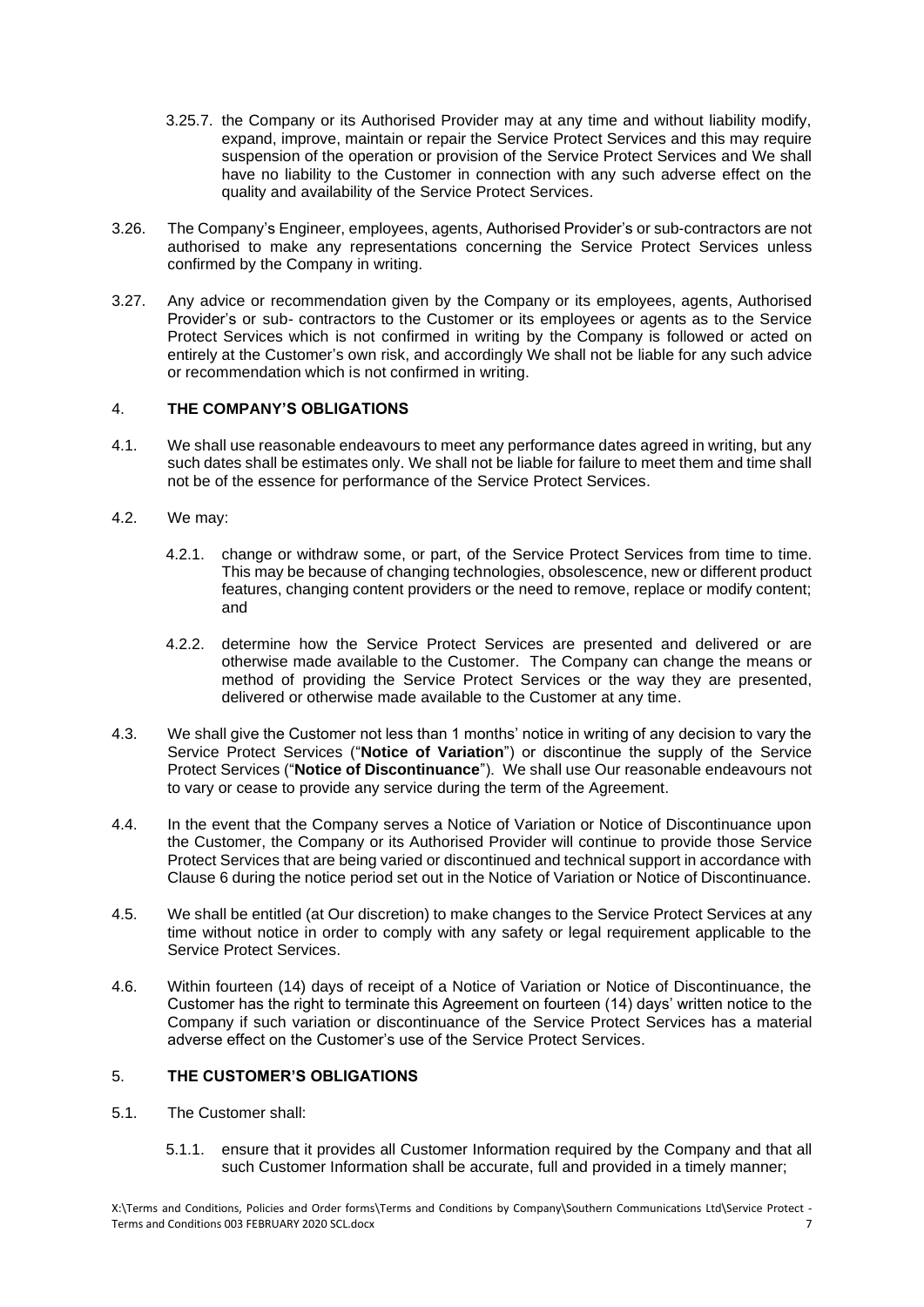- 5.1.2. afford to the Company all access and facilities that We shall reasonably require when attending the Customer's premises;
- 5.1.3. ensure that its equipment, IT infrastructure and connectivity shall be adequate to enable the Company to efficiently provide the Service Protect Services;
- 5.1.4. ensure that We shall have such remote and other access to the systems and infrastructure of the Customer as it shall require to provide the Service Protect Services;
- 5.1.5. enter into and maintain contracts directly with such third party providers as may be necessary to enable the Company to provide the Service Protect Services and ensure that such contracts permit the Company to request resources directly from each provider on behalf of the Customer when required;
- 5.1.6. keep in place software maintenance agreements with the providers of all supported software applications used by the Customer to ensure adequate assistance from such vendors if required;
- 5.1.7. take all reasonable precautions to protect the health and safety of the Company's engineer, personnel, agents, Authorised Providers and sub-contractors whilst at the Customer's premises;
- 5.1.8. ensure that it is the owner of or is entitled to use all the Customer IT and equipment which is the subject of the Service Protect Services to be provided by the Company (including any machines, drawings, connectors, cables, parts or other items, computer room documents, manuals, tapes, disk media, items of furniture and other equipment), or that it is authorised by the owner thereof to make them available to the Company if necessary;
- 5.1.9. ensure that the details of the existing hardware and software it uses and all current licenses it holds for software are complete and accurate;
- 5.1.10. co-operate with and follow the Company's and the Company's engineers reasonable instructions to ensure the proper use and security of the Service Protect Services.
- 5.2. If the Company's performance of any of its obligations under the Agreement is prevented or delayed by any act or omission by the Customer or failure by the Customer to perform any relevant obligation (**Customer Default**):
	- 5.2.1. We shall without limiting Our other rights or remedies have the right to suspend performance of the Service Protect Services until the Customer remedies the Customer Default, and to rely on the Customer Default to relieve it from the performance of any of its obligations to the extent the Customer Default prevents or delays the Company's performance of any of its obligations;
	- 5.2.2. We shall not be liable for any costs or losses sustained or incurred by the Customer arising directly or indirectly from the Company's failure or delay to perform any of its obligations under the Agreement; and
	- 5.2.3. the Customer shall reimburse the Company on written demand for any costs or losses sustained or incurred by the Company arising directly or indirectly from the Customer Default.
- 5.3. The Customer shall have sole responsibility for the legality, reliability, integrity, accuracy and quality of the Customer Information.

## 6. **CHARGES AND PAYMENT**

6.1. The Charges are as set out in Schedule 1 and are payable per account.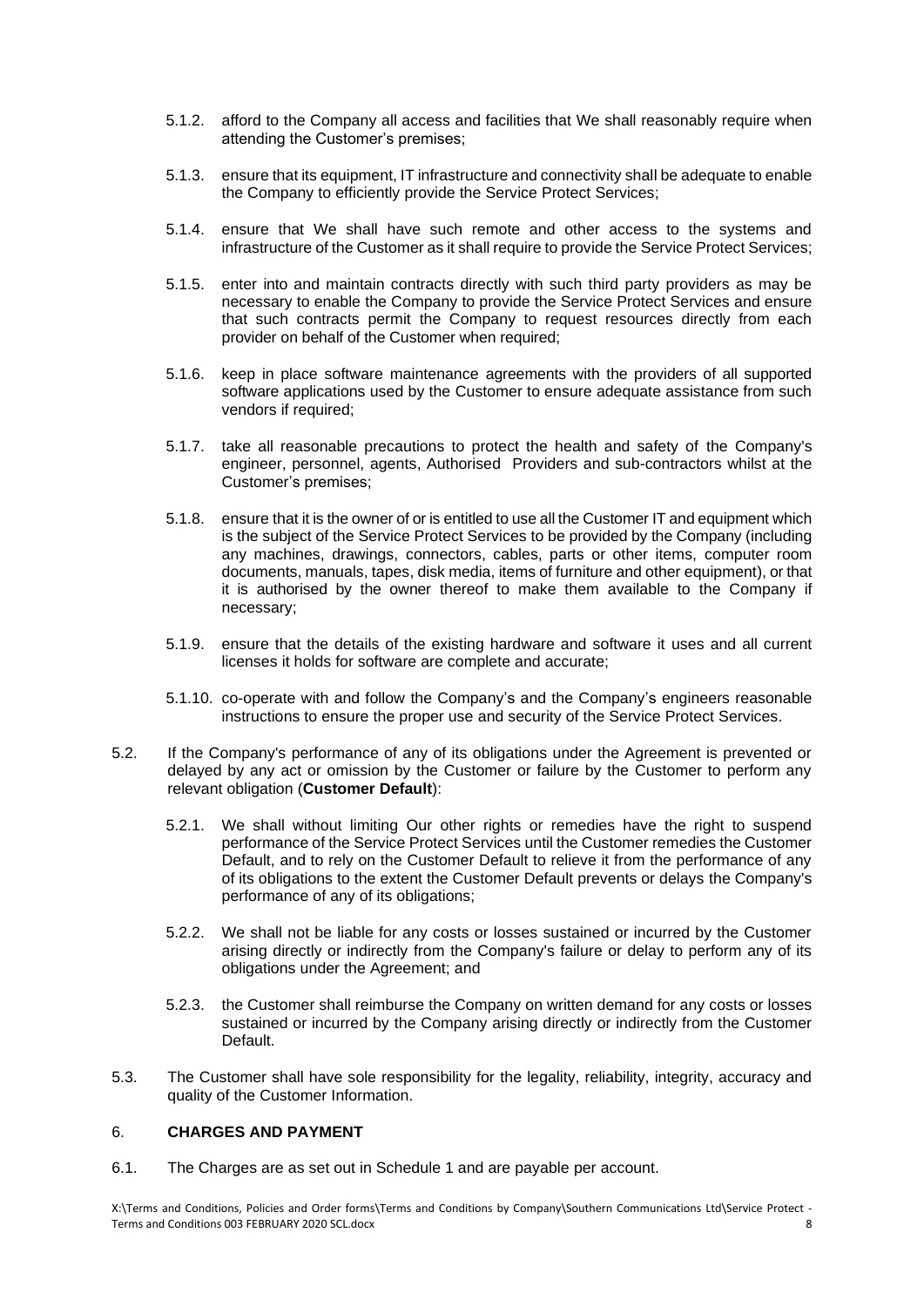- 6.2. We will invoice the Customer monthly in advance and the Customer shall pay the full amount invoiced by direct debit within fourteen (14) days of the date of invoice.
- 6.3. The Customer shall pay the Charges in pounds sterling without set-off or deduction.
- 6.4. The Charges are exclusive of Value Added Tax, which shall be payable by the Customer in addition to the Charges at the rate applicable from time to time.
- 6.5. Time for payment of the Charges shall be of the essence of the Agreement.
- 6.6. If the Customer fails to make payment in full by the due date, in addition to the Company's right to suspend the Service Protect Services as set out in Clause 7.1, We may charge interest at the rate of 4% per annum above the base rate of the Bank of England on any amounts outstanding from the due date for payment until payment is made in full.
- 6.7. We will give the Customer as much prior notice as practicable of any alteration to the charges and in any event not less than 1 month's prior notice of such change. This notice may be included in an invoice to the Customer. If, during the Minimum Term, the Company increases the Charges by **more than** the Retail Price Index, the Customer may terminate the Agreement during the Minimum Term on written notice to the Company within thirty (30) days of receipt of the notice of increase, without the obligation to pay the Early Termination Fee.

For the avoidance of doubt, any increase to the Charges that would not have increased the Customer's immediately previous monthly total bill for that specific Service (if the increase(s) had applied for the whole of that month) by more than the RPI annual inflation rate at the date We notify the Customer of the applicable increase in the Charges shall not entitle the Customer to terminate the Agreement under this Clause 6.7.

- 6.8. If the Company becomes liable to pay any additional fees, costs or charges to the Government, a regulatory authority or self-regulatory authority and such fees, costs or charges are directly attributable to the provision of Service Protect Services to the Customer under the Agreement, We shall be entitled to pass through such fees, costs and charges to the Customer with immediate effect.
- 6.9. Where the Company agrees to do work outside a Working Day at the request of the Customer, We may charge the Customer in accordance with the Company's applicable man-hour rate.

## 7. **SUSPENSION AND VARIATION OF THE SERVICES**

- 7.1. The Company reserves the right (at its option) to terminate the Agreement or suspend or vary the Service Protect Services:
	- 7.1.1. if the Customer fails to comply with its obligations under the Agreement including the obligation to pay the Charges;
	- 7.1.2. if the Company reasonably believe the Customer has provided false or misleading Customer Information;
	- 7.1.3. the Customer's credit rating decreases at any time, and the Customer fails to supply reasonable security in response to a request from the Company; or
	- 7.1.4. the Company considers that there is a significant credit risk;
	- 7.1.5. the Company considers that there is a fraud risk.
- 7.2. The re-instatement of suspended Service Protect Services shall be at the Company's sole discretion and the Customer shall nevertheless be responsible for payment of the Charges during any period where the Service Protect Services are suspended pursuant to clause 7.1.1 and clause 7.1.2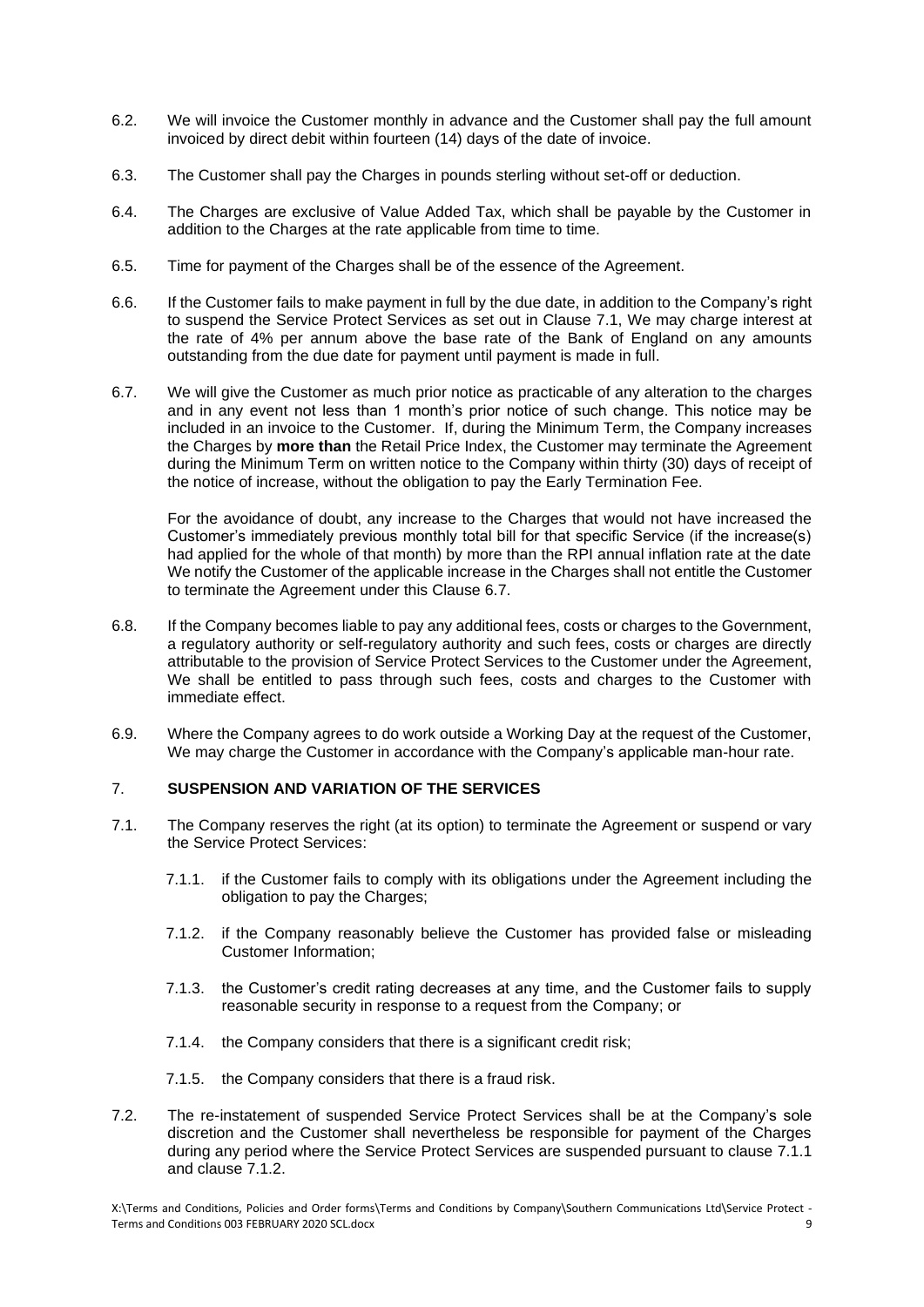## 8. **TERMINATION**

- 8.1. Without prejudice to any other rights or remedies to which We may be entitled, We may terminate the Agreement without liability to the Customer if:
	- 8.1.1. the Customer fails to pay any amount due under the Agreement on the due date for payment and remains in default not less than 7 days after being notified in writing to make such payment;
	- 8.1.2. the Customer commits a material breach of any other term of the Agreement which breach is irremediable or (if such breach is remediable) fails to remedy that breach within a period of 28 days after being notified in writing to do so:
	- 8.1.3. the Customer is unable to pay its debts (within the meaning of section 123 of the Insolvency Act 1986), or becomes insolvent, or is subject to an order or a resolution for its liquidation, administration, winding-up or dissolution, or has an administrative or other receiver, manager, trustee, liquidator, administrator or similar officer appointed over all or any substantial part of its assets, or enters into or proposes any composition or arrangement with its creditors generally, or is subject to any analogous event or proceeding in any applicable jurisdiction an order is made or a resolution is passed for the winding up of the Customer, or circumstances arise which entitle a court of competent jurisdiction to make a winding-up order of the Customer.
- 8.2. The Company may, without prejudice to any of its other rights under the Agreement, terminate the Agreement with immediate effect by notice in writing in the event that:
	- 8.2.1. the Company is not, for whatever reason, permitted or authorised to provide the Service Protect Services;
	- 8.2.2. such action is required to comply with a direction from Ofcom or any competent authority to suspend or cease the provision of the Service or any part of it;
	- 8.2.3. such action is required in order to comply with any legislation;
	- 8.2.4. the Company has reasonable grounds to suspect that the Customer is involved in fraudulent or other unlawful activity.
- 8.3. If the Agreement commences before the Company has completed its credit check of the Customer, We shall be permitted to terminate the Agreement immediately by written notice if the Customer fails to pass the Company's credit policy.
- 8.4. The rights to terminate the Agreement given by this Clause 8 shall be without prejudice to any other right or remedy of the Company in respect of the breach concerned (if any) or any other breach.

## 9. **EFFECTS OF TERMINATION**

- 9.1. Upon termination or expiry of the Agreement for any reason:
	- 9.1.1. the Customer shall immediately pay to the Company all of the Company's outstanding unpaid invoices and interest and, in respect of Service Protect Services supplied but for which no invoice has been submitted, We shall submit an invoice, which shall be payable by the Customer immediately on receipt;
	- 9.1.2. the accrued rights, remedies, obligations and liabilities of the parties as at expiry or termination shall be unaffected, including the right to claim damages in respect of any breach of the Agreement which existed at or before the date of termination or expiry;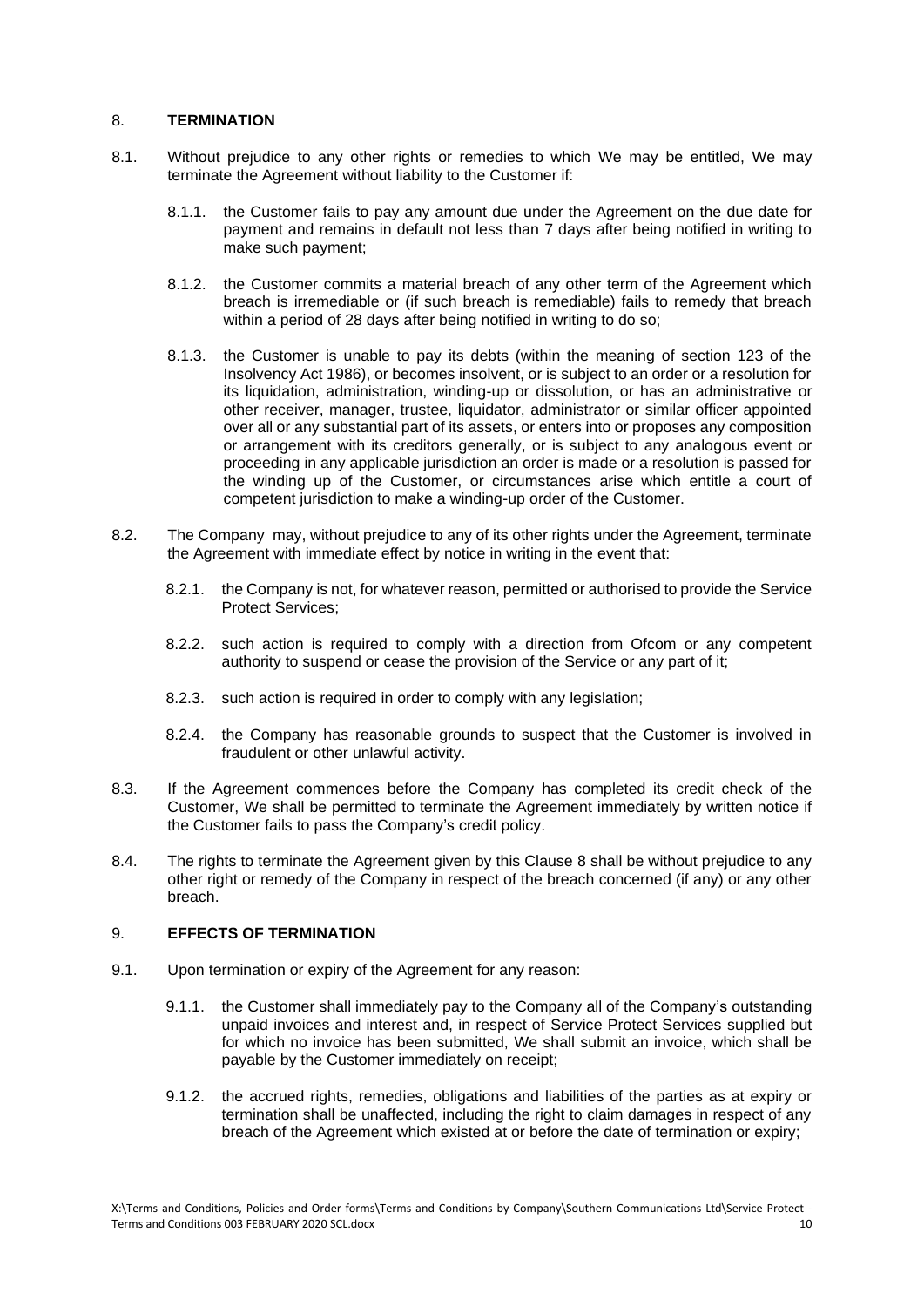9.1.3. clauses which expressly or by implication survive termination shall continue in full force and effect.

#### 10. **LIMITATION OF LIABILITY: THE CUSTOMER'S ATTENTION IS PARTICULARLY DRAWN TO THIS CLAUSE**

- 10.1. This Clause 10 sets out the Company's entire liability (including any liability for acts or omissions of the Company's employees, agents or subcontractors) in respect of any breach of the Agreement and any representation, statement or tortuous act or omission arising out of or in connection with the Agreement.
- 10.2. Except as set out in these Terms, the Company provides no warranties, conditions or guarantees as to the description or quality of the Service Protect Services, and all warranties, conditions or guarantees implied by or expressly incorporated as a result of custom and practice, statute, common law or otherwise are hereby expressly excluded so far as permitted by law.
- 10.3. Nothing in these Terms shall exclude or limit the liability of either party to the other:
	- 10.3.1. for death or personal injury caused as a result of its negligence or the negligence of its employees, agents or subcontractors;
	- 10.3.2. for fraud or fraudulent misrepresentation;
	- 10.3.3. for any matter which it would be illegal for the Company to exclude or attempt to exclude its liability.
- 10.4. Subject to Clause 10.3, the Company's aggregate liability in contract, tort (including negligence or breach of statutory duty), misrepresentation, restitution or otherwise, arising in connection with the performance or contemplated performance of the Agreement shall not exceed £1,000,000 (one million pounds sterling).
- 10.5. Subject to Clause 11.0, We shall not be liable to the Customer for:
	- 10.5.1. loss of profits; or
	- 10.5.2. loss of revenue;
	- 10.5.3. loss of income or business;
	- 10.5.4. depletion or loss of goodwill, reputation or similar losses;
	- 10.5.5. loss of anticipated savings;
	- 10.5.6. loss of or corruption of data or information;
	- 10.5.7. loss of use;
	- 10.5.8. loss of contract;
	- 10.5.9. any indirect or consequential or special loss or damage or pure economic loss, costs, damages, charges or expenses whatsoever and howsoever caused.
- 10.6. The provisions of this Clause 10 shall survive termination or expiry of the Agreement.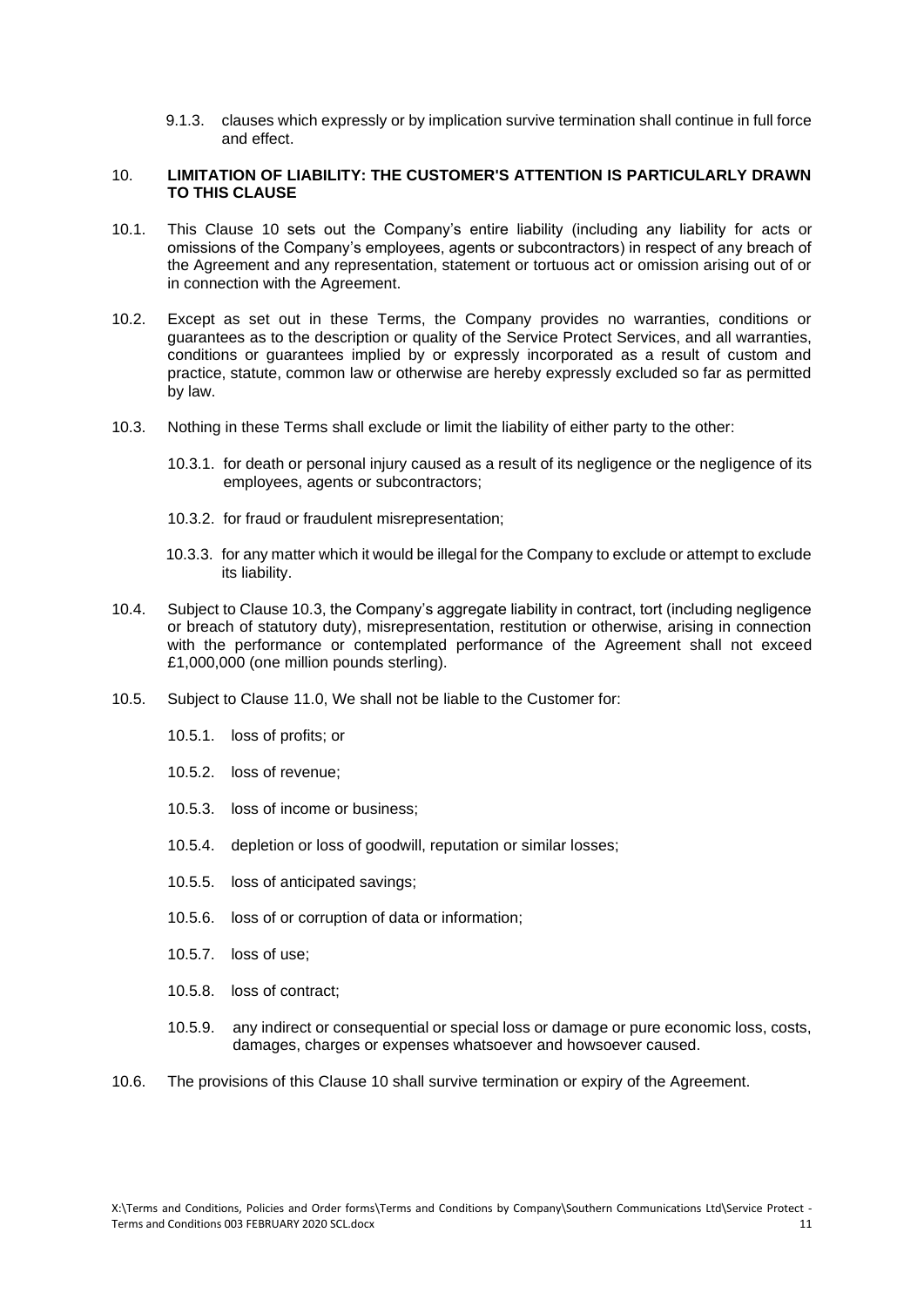## 11. **CONFIDENTIALITY AND DATA PROTECTION**

- <span id="page-11-0"></span>11.1. Both parties will comply with all applicable requirements of the Data Protection Legislation. This Clause 11 is in addition to, and does not relieve, remove or replace, a party's obligations under the Data Protection Legislation.
- 11.2. The Company's Privacy Notice, which can be found on our company website, sets out the scope, nature and purpose of processing by the Company, the duration of the processing and the types of personal data (where **Personal Data** has the meanings as defined in the Data Protection Legislation) and the Company collects.
- 11.3. Without prejudice to the generality of Clause [11.1,](#page-11-0) the Customer will ensure that it has all necessary appropriate consents and notices in place to enable lawful transfer of the Personal Data (as defined in the Data Protection Legislation) to the Company for the duration and purposes of the Agreement.

#### 12. **FORCE MAJEURE**

- 12.1. For the purposes of the Agreement, **Force Majeure Event** means an event beyond the reasonable control of the Company including but not limited to strikes, lock-outs or other industrial disputes (whether involving the workforce of the Company or any other party), failure of a utility service or transport network, act of God, war, riot, civil commotion, malicious damage, compliance with any law or governmental order, rule, regulation or direction, accident, breakdown of plant or machinery, fire, flood, storm or default of suppliers or subcontractors.
- 12.2. We will not be liable to the Customer for any failure or delay in performing Our obligations under the Agreement or supplying the Service Protect Services:
	- 12.2.1. as a result of a Force Majeure Event;
	- 12.2.2. if another supplier delays or refuses the supply of an electronic communications service to the Company or any of the Company's suppliers and no alternative service is available at reasonable cost; or
	- 12.2.3. if legal or regulatory restrictions are imposed upon the Company or any of the Company's suppliers that prevent the Company or any of the Company's suppliers from supplying the Service.
- 12.3. If the Force Majeure Event prevents the Company from providing any of the Service Protect Services for more than 12 weeks, We shall, without limiting its other rights or remedies, have the right to terminate the Agreement immediately by giving written notice to the Customer.

### 13. **NOTICES**

- 13.1. Notices must be in writing. The address for service on the Company (subject to any change notified by the Company) is: Southern Communications Ltd, Glebe Farm, Down Street, Dummer, Hants, RG25 2AD. The address for service on the Customer is as set out in the most recent invoice.
- 13.2. Notices may be delivered by hand, sent by first-class mail, fax or e-mail. Correctly addressed notices if delivered by hand, shall be deemed to have been delivered at the time of delivery, if sent by first-class mail shall be deemed to have been delivered 72 hours after posting, correctly directed faxes shall be deemed to have been received instantaneously on transmission and in proving the service of any notice by e-mail, it will be sufficient to prove that such e-mail was sent to the specified e-mail address of the addressee.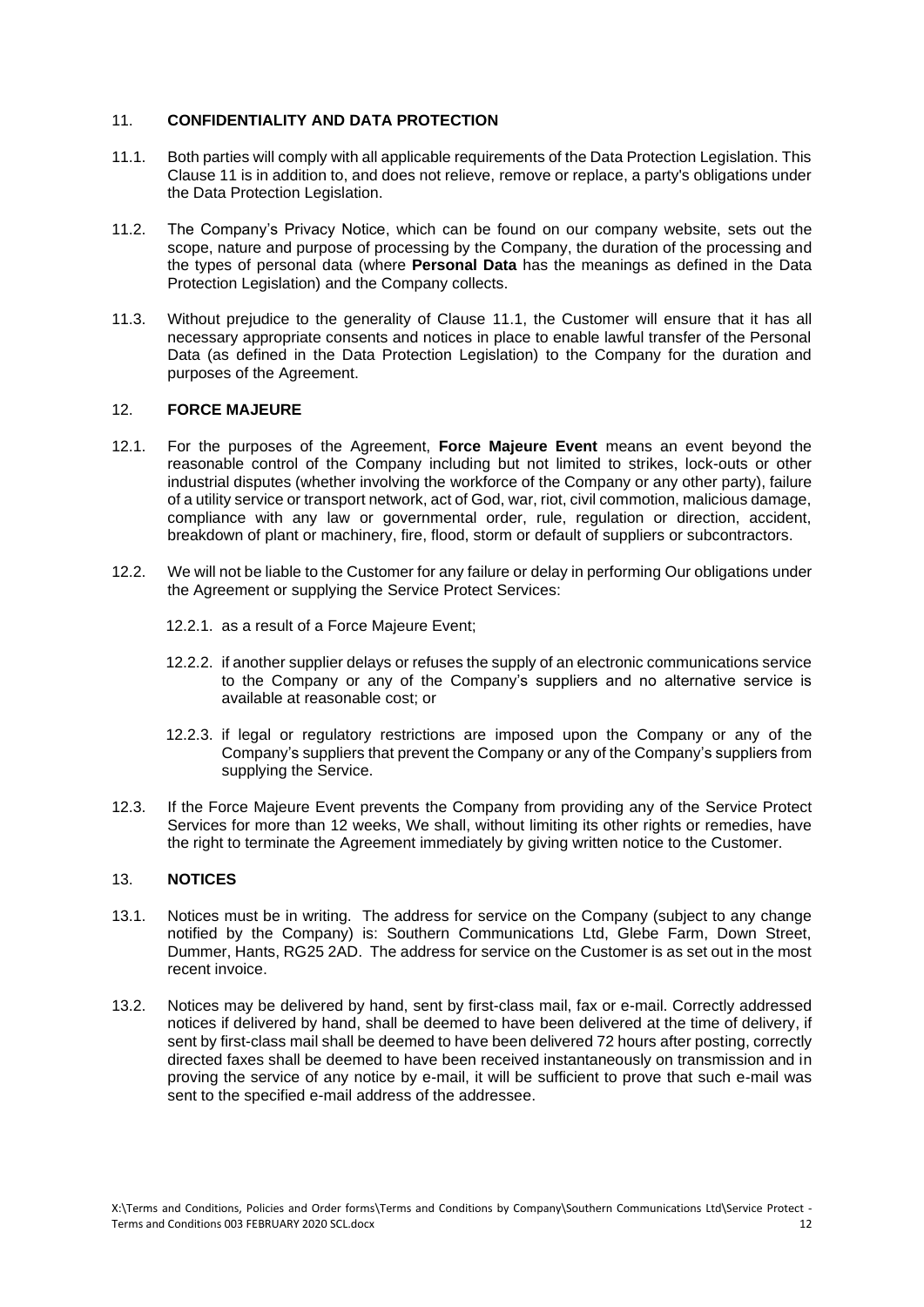## 14. **VARIATION**

14.1. Except as set out in these Terms, no variation of the Agreement, including the introduction of any additional terms and conditions, shall be effective unless it is agreed by the Company in writing and signed by an authorised representative of the Company.

## 15. **GENERAL**

### 15.1. **Assignment and other dealings.**

- 15.1.1. We may at any time assign, transfer, mortgage, charge, subcontract or deal in any other manner with all or any of Our rights under the Agreement and may subcontract or delegate in any manner any or all of Our obligations under the Agreement to any Authorised Party, third party or agent.
- 15.1.2. The Customer shall not, without the prior written consent of the Company, assign, transfer, mortgage, charge, subcontract, declare a trust over or deal in any other manner with any or all of its rights or obligations under the Agreement.
- 15.2. **Severance.** Each of the clauses of these Terms operates separately. If any court or relevant authority decides that any of them are unlawful, the remaining clauses will remain in full force and effect.
- 15.3. **Waiver.** Any failure by either party to exercise or enforce its right under the Agreement shall not be a waiver of that right, nor prevent such party from exercising or enforcing such right at a later time.
- 15.4. **No partnership or agency.** Nothing in the Agreement is intended to, or shall be deemed to, establish any partnership or joint venture between the parties, nor constitute either party the agent of the other for any purpose. Neither party shall have authority to act as agent for, or to bind, the other party in any way.
- 15.5. **Third parties.** A person who is not a party to the Agreement shall not have any rights to enforce its terms.
- 15.6. **Governing law.** The Agreement, and any dispute or claim arising out of or in connection with it or its subject matter or formation (including non-contractual disputes or claims), shall be governed by, and construed in accordance with the law of England and Wales.
- 15.7. **Jurisdiction**. Each party irrevocably agrees that the courts of England and Wales shall have exclusive jurisdiction to settle any dispute or claim arising out of or in connection with the Agreement or its subject matter or formation (including non-contractual disputes or claims).